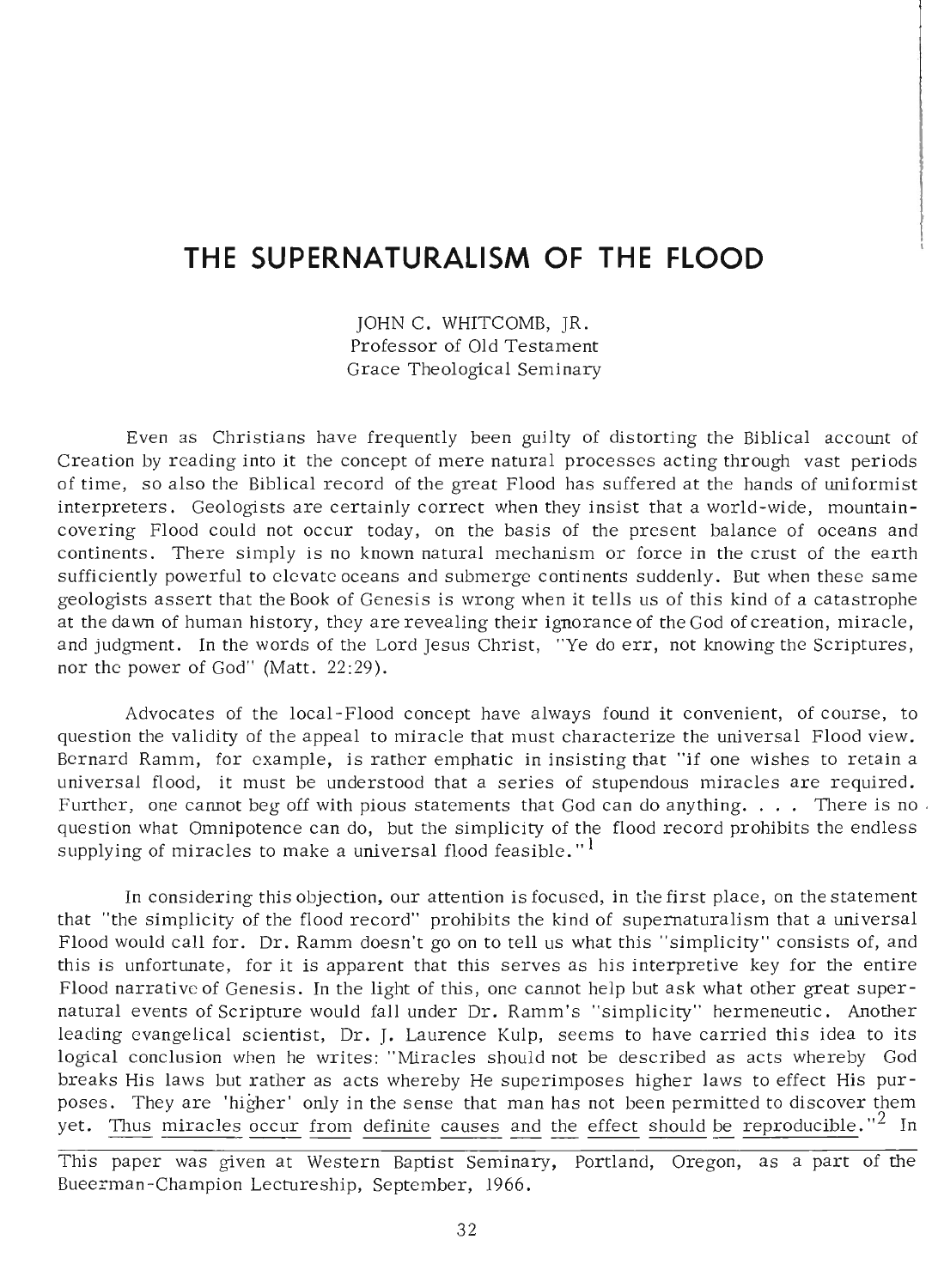other words, if we understand Dr. Kulp correctly, we too might change water to wine, multiply Iloaves and fishes, and raise dead people if we just knew a little more about the complex laws of the universe. The reader must judge for himself whether this is a Christian concept of uniformity in the universe.

In the second place, I am not aware of the necessity of appealing to "an endless supplying of miracles to make a universal Flood feasible." Some very important aspects of the Flood involved an outworking of natural laws and processes through the providence of God.

The most serious problem with Ramm's position, however, is its tacit denial of the Biblical testimony to the basically supernatural framework of the Genesis Flood. It is not a question of appealing desperately to the "sheer omnipotence of God" to prop up an unscriptural theory of catastrophism, but of honestly facing the clear statements of the Biblical text concerning the causes and effects of the Flood. A careful analysis of the relevant exegetical data reveals at least six areas in which supernaturalism is clearly demanded in the doctrine of the Flood: (1) the divinely revealed design of the Ark; (2) the gathering and care of the animals; (3) the uplift of oceanic waters from beneath; (4) the release of waters from above; (5) the formation of our present ocean basins; and (6) the formation of our present continents and mountain ranges. Each of these supernatural aspects of the Flood constitutes a radical break with the naturalistic presuppositions of modern scientism and for this reason deserves our careful consideration.

## (1) THE DESIGN OF THE ARK

One hundred and twenty years before the Flood began, God revealed to one human being His purpose to destroy the earth by water, and instructed him to make preparation for this judgment by building an ark that would be the instrument for saving not only his family but also the seed of all airbreathing creatures in the world. This structure was significant, not only for its spatial dimensions and proportions, as we shall see, but also in its time dimension; for the hundred years of its construction provided a visible demonstration of God's unwillingness that any man should perish and an open invitation to salvation from impending doom. As Peter expressed it, "the longsuffering of God waited in the days of Noah, while the ark was a preparing" (I Pet. 3:20).

The spatial dimensions of the Ark constitute a remarkable testimony to the inner consistency and objective rationality of the Biblical flood account. Whereas the Babylonian flood account abounds in absurdities and speaks of the Ark as a perfect cube 120 cubits in each direction, and with nine decks, the God-revealed dimensions recorded in Genesis are both reasonable and appropriate in their proportions and magnitude in the light of the intended purpose of the Ark. With regard to its proportions, "a model was made by Peter Jansen of Holland, and Danish barges called Fleuten were modeled after the Ark. These models proved that the ark had a greater capacity than curved or shaped vessels. They were very seaworthy and almost impossible to capsize."<sup>3</sup> As a flat-bottomed barge, not built to go anywhere, but simply to float, it had one third more carrying capacity than a ship with sloping sides of similar dimensions. 4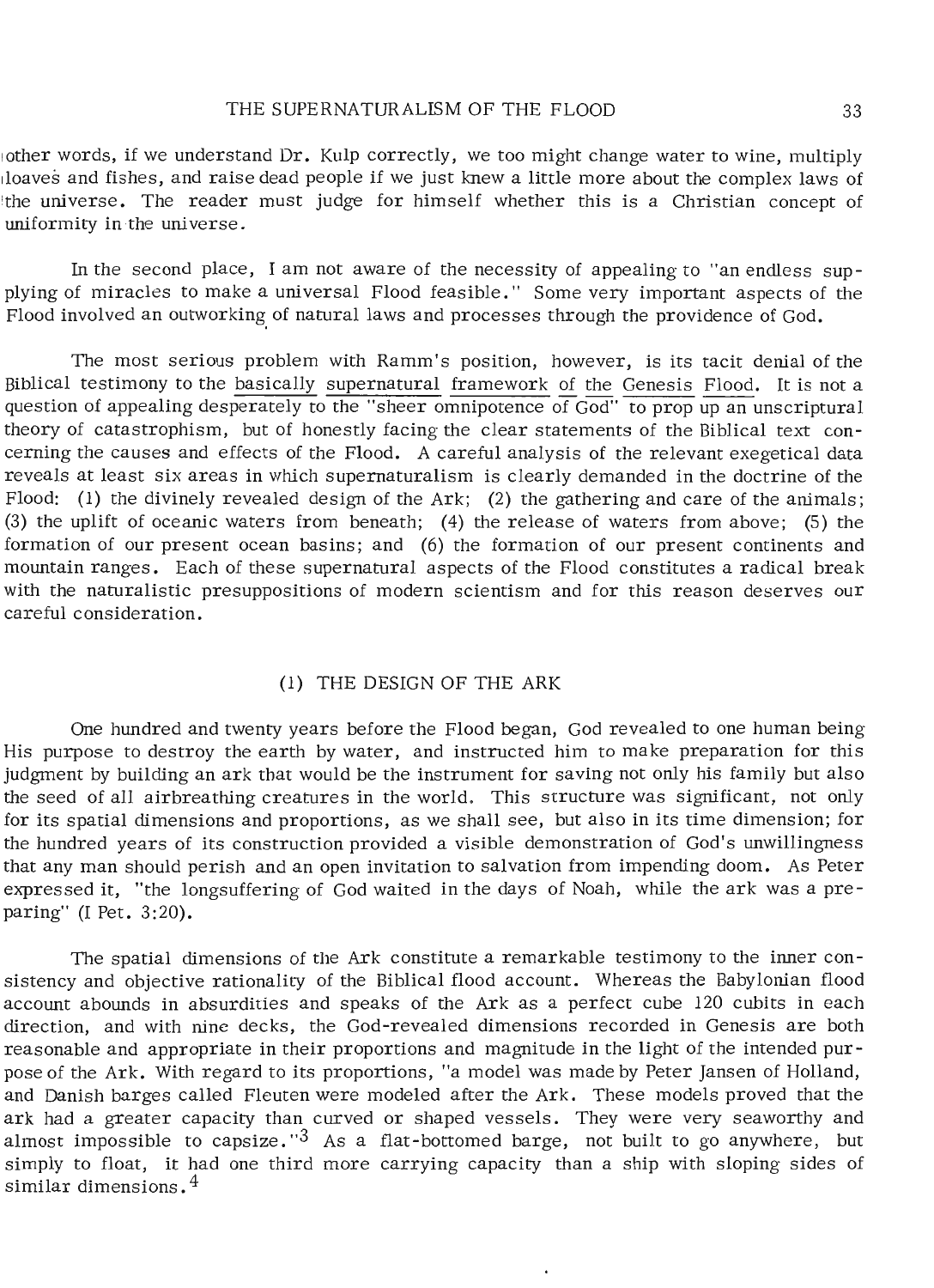#### 34 GRACE JOURNAL

Even more important, the dimensions of the Ark were sufficiently great to accomplish its intended purpose of saving alive the thousands of kinds of air-breathing creatures that could not otherwise survive a year-long Flood. Assuming the length of the cubit to have been at least 17.5 inches, the available floor space of this three-decked barge was over 95,000 square feet, and its total volume was 1,396,000 cubic feet. Such figures are difficult to picture, but to make it a little more realistic, imagine yourself waiting at a railroad crossing while five freight trains in a row, pulling 104 box cars each, slowly move by. That is how much space was available in the Ark, for its capacity was equivalent to 522 modern railroad stock cars. A barge of such gigantic size, with its thousands of built-in compartments (literally, "nests"--Gen. 6:14) would have been sufficiently large to carry two of every species of air-breathing animal in the world today (and doubtless there are more "species" today than "kinds") on only half of its deck space.<sup>5</sup> Quarters for Noah's family, compartments for five additional representatives of each of the ceremonially "clean" animals, and for two of each of the kinds that have become extinct since the Flood, plus rooms for storing "all food that is eaten" (6:21), would have filled the remaining space.

In the light of these statistics, two observations seem appropriate. First, the supernatural revelation granted to Noah concerning the Ark, a century before the Flood, serves to emphasize the fact that the Flood was not a mere natural-providential event in earth history, to be interpreted at a later time, by some form of poetic license, as a "miracle" of judgment. Instead, the hundred -year advance warning and detailed preparations by Noah put the Flood into the category of an eschatological, apocalyptic event, as far as the antediluvian world was concerned. In the second place, the size and' proportions of the Ark constitute a strong apologetic for the divine inspiration of the Book of Genesis, for if Moses had simply invented the story, or had revised some current Flood legends, he could not have described the Ark in the way we find it in the Book of Genesis. He could not have known how large such a structure would have to be to fulfill such a purpose as we know today in the light of more extensive taxonomic studies.

# (2) THE GATHERING AND CARE OF THE ANIMALS

A second major aspect of the supernaturalism of the Flood pertains to the air-breathing creatures that survived. In the very nature of the case, it would have been quite impossible for Noah and his family to have gathered thirty or forty thousand animals, of half that many kinds, into the Ark, even if they had spent the entire 100 years doing nothing else. A rather amusing illustration of this fact occurred recently in Italy a few miles south of Rome, when a film producer attempted to depict the story of the animals and the Ark. Much time and effort were expended in training a few zoo animals to walk two by two up a ramp into a model of the Ark. When the time came for the filming, however, "a water buffalo charged up the gangway, crashed through the ark and headed for Rome at full snort. " After that, as the report continues, "the jungle's rougher embarkees were filmed behind glass." $\overline{6}$ 

Some have gathered from a superficial reading of the passage that it was Noah's responsibility to collect the animals, because 6: 19 says: "two of every sort shalt thou bring into the ark." However, the following verse clarifies how this was to be done: "every sort shall come unto thee to keep them alive." The full supernaturalism of this event is underscored in the final account of what happened: "there went in two and two unto Noah into the ark"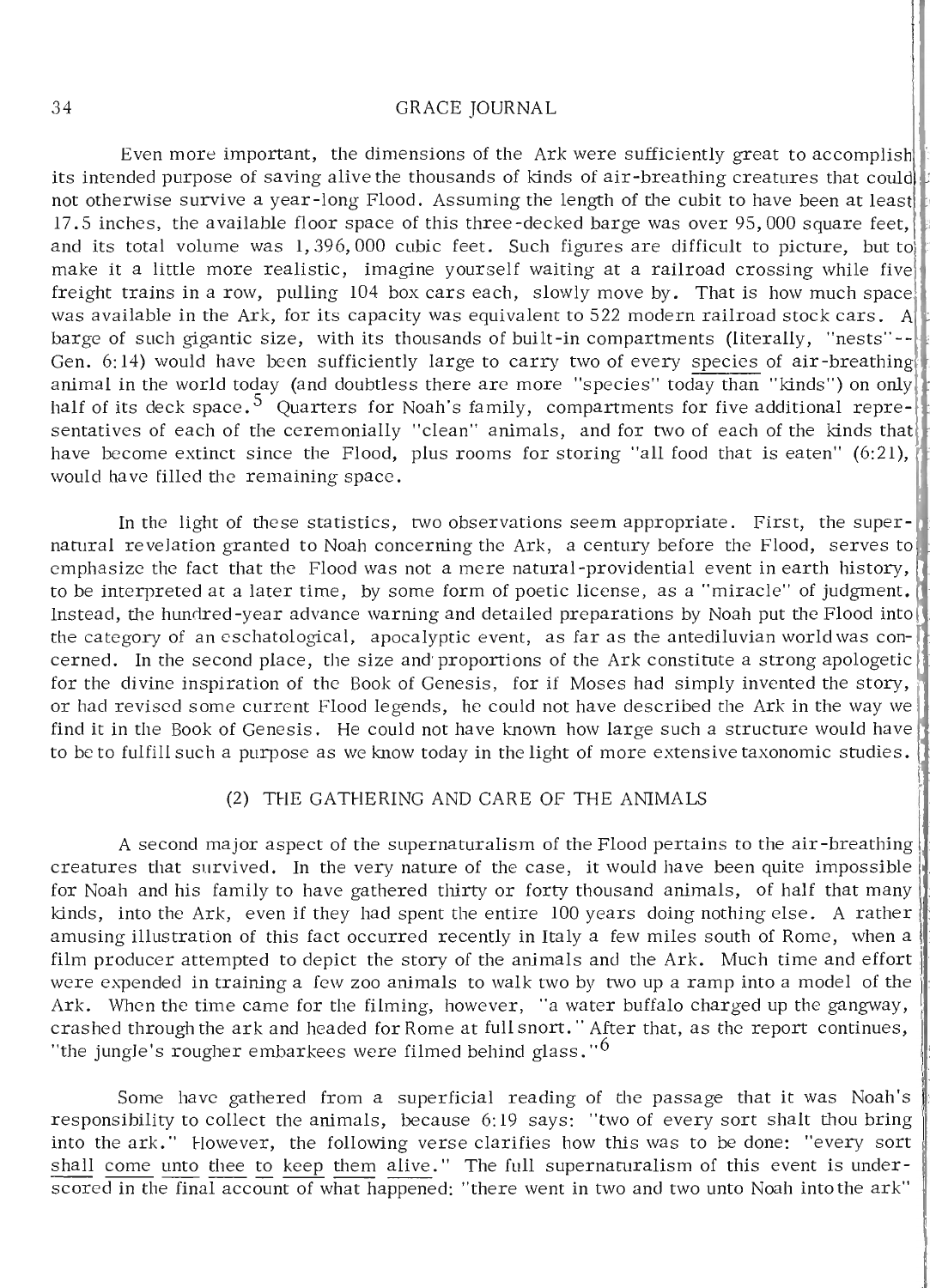#### THE SUPERNATURALISM OF THE FLOOD 35

(7:9). Robert Jamieson insists that "they must have been prompted by an overruling divine direction, as it is impossible, on any other principle, to account for their going in pairs."<sup>7</sup> [n other words, Noah waited in the ark for the animals to come in to him. Multitudes who had laughed at Noah's warnings must have been profoundly impressed by this spectacle of animals coming to the Ark, obviously led by the power of God.

Judging from the writings of some Christian scholars, however, the sight of so many lnimals coming to the Ark must have discouraged rather than thrilled Noah. For we have been Issured by these men that it would have been an impossible task for Noah and his family to cope with tens of thousands of creatures in a floating barge for a year. Dismal word pictures are irawn of wild animals terrified by the movements of the Ark upon the waters, while the desper-Ite human inmates of this floating menagerie tried in vain to calm them and to cope with the ever increasing sanitation problem.  $\delta$  Bernard Ramm, for example, feels sure that "the task )f carrying away the manure, and bringing food would completely overtax the few people of the ark." $9$ 

Such a picture, we are convinced, is completely contrary to the implications of icripture. Our God is a God of order, not of confusion (I Cor. 14:33, 40). Having led Noah .nto this situation by supernatural means, would God's power no longer be available to sustain rim? An analogous situation was faced by the human author of the Pentateuch many years later when he led his people out of bondage in Egypt by the supernatural help of God, only to face the )arren wilderness and the humanly hopeless situation of finding food and water there for nillions of people. Did the supernatural provisions of God fail Moses and his people then? Every believing student of Scripture knows the answer to that question.

If we look closely at Genesis 8:1, we will find an important key to the solution of this lpparently unanswerable problem. We are told here that God "remembered" Noah and all of he animals in the Ark. When the Bible tells us that God "remembered" certain people, it neans that He took care of them, providing for all their needs. But how did God do this in the ~ase of Noah and the animals? Possibly by means of a supernaturally imposed hibernation or ~stivation experience, whereby the bodily functions of these animals were reduced to a minimum luring the year of the Flood. As they were led into the thousands of compartments in the Ark and ate the food provided for them  $(6:21)$ , God put them to sleep, as it were. This may be .nferred from the fact that the animals entered the Ark two by two and a year later went out of he Ark two by two. Thus, there was no multiplication of species during the year of the Flood. }od controlled these animals in a special way, so that Noah would not be faced with this gigantic )roblem. Notice that it was not until after Noah brought the creatures out of the Ark that God commanded them to "breed abundantly in the earth, and be fruitful, and multiply upon the earth" (8:17).

In the entire matter of the gathering of the animals to the Ark, and caring for them luring the Flood, the Book of Genesis is consistently supernatural in its presentation. These mportant facts cannot be properly harmonized with a concept of the Flood that would reduce it :0 a natural and simple affair.

#### (3) THE UPLIFT OF OCEANIC WATERS

A third supernatural aspect of the Flood was the uplift of oceanic waters through the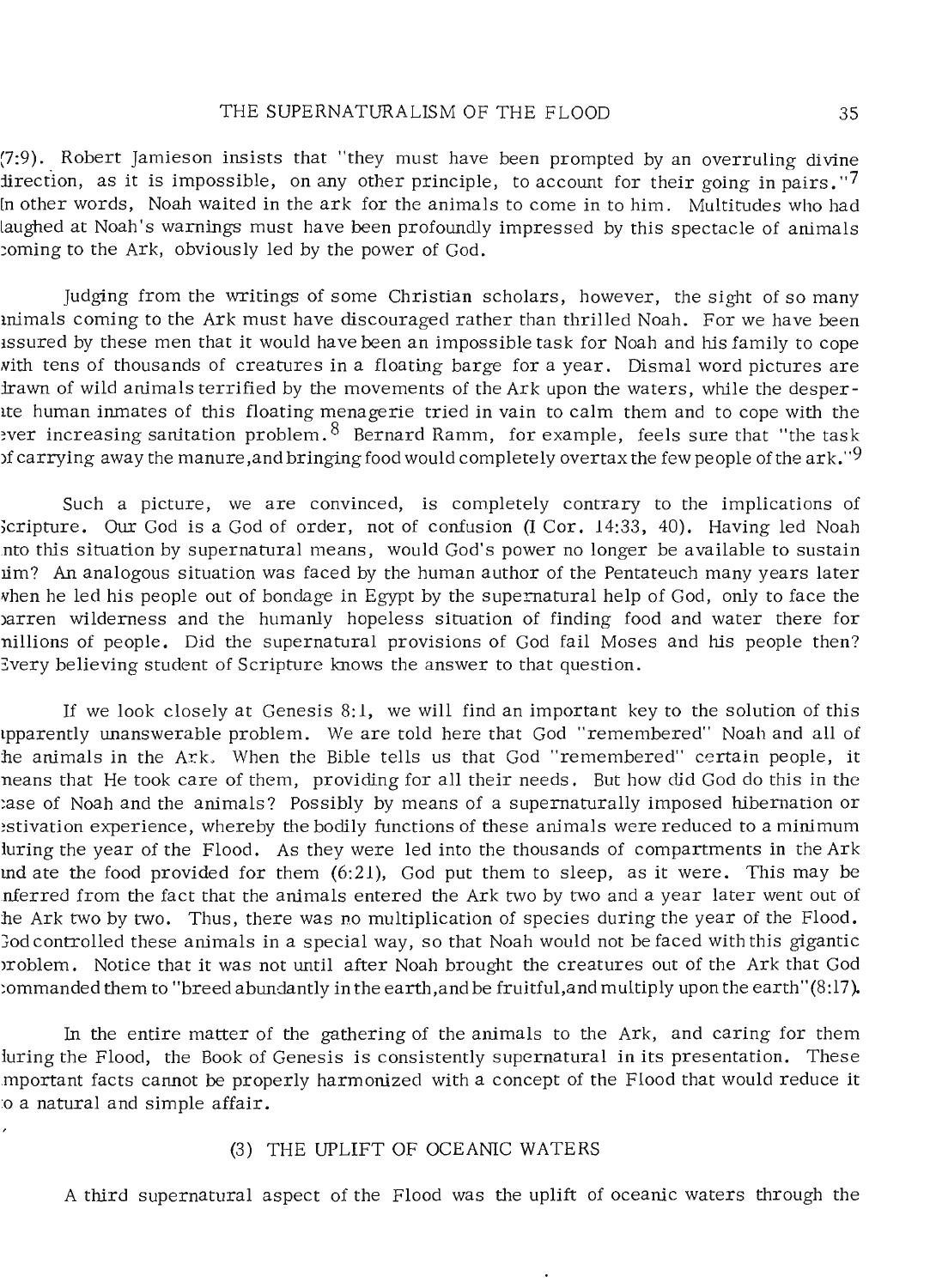## 36 GRACE JOURNAL

breaking up of "the fountains of the great deep." The Bible excludes the possibility of a mere. fortuitious combination of natural geologic causes here, for we are told that this involved "all the fountains of the great deep," and that they were all broken up "on the same day," namely, the seventeenth day of the second month of the six hundredth year of Noah's life. This was indeed a noteworthy day in world history, for in it God completely upset the delicate balances (isostasy) of the primeval continents and oceans (cf. Isa.  $40:12$ ) and initiated a catastrophe so gigantic that the "world (kosmos) that then was, being overflowed with water, perished" (II Pet.  $3:6$ ).

This uplift of ocean basins with a corresponding sinking of continents continued for six weeks until the Flood attained its maximum, mountain-covering depth (7:20); and this depth was maintained for another 110 days until the waters had destroyed every living thing on the continents. The uniqueness of this geologic discontinuity in earth history is emphasized in Genesis 8:21-22, "Neither will I again smite any more every thing living, as I have done. While the earth remaineth, seedtime and harvest, and cold and heat, and summer and winter, and day and night shall not cease." The terms of the rainbow in Genesis 9:8-17 and its repetition in Isaiah 54:9 ("I have sworn that the waters of Noah shall no more go over the earth") confirm the supernatural uniqueness of this global catastrophe.

# (4) THE RELEASE OF WATERS FROM ABOVE

Most commentators tend to interpret "the waters which were above the firmament" of Genesis 1:7 simply in terms of clouds, because of a tacit assumption that present atmospheric conditions have continued, basically unchanged, since creation. However, this concept is in serious conflict with the plain statement of Genesis  $7:11-12$ , that "the windows of heaven were opened, and the rain was upon the earth forty days and forty nights. " This can refer to nothing less than the collapse of a stupendous vapor canopy which existed only during the antediluvian period, for it required six weeks for this water to pour down upon the earth. By contrast, if all the water vapor and clouds in the present atmosphere were precipitated to earth, the rain would last only a few hours and would produce an average depth of only two inches.  $^{10}$ 

If a vapor canopy of such magnitude existed from the second day of creation week to the ' time of the Flood, then climatic conditions must have been quite different from those we observe today. In the first place, it is probable that it never rained until the time of the Flood, and that throughout the entire antediluvian age "there went up a mist from the earth, and watered the whole face of the ground" (Gen. 2:5-6).  $^{11}$  Secondly, there were no great variations in climate in different parts of the earth because of the greenhouse effect of the vapor canopy.  $12$  Not until after these waters fell to earth are we told of great winds (8:1), which would imply significant temperature differences between equatorial and polar regions for the first time. In these polar regions, where tropical plants and animals once lived in abundance, huge masses of snow and ice suddenly began to accumulate.

Thus, "the world that then was," as the Apostle Peter describes the pre-Flood cosmos, differed profoundly from "the heavens that now are, and the earth" (II Pet. 3:7); and one of the greatest causes of this difference was the supernatural opening of the "windows of heaven" whereby the waters that were above the firmament, or atmospheric expanse, fell to earth in a never-to-be-repeated universal rain, to rejoin the earth's oceans for the first time since day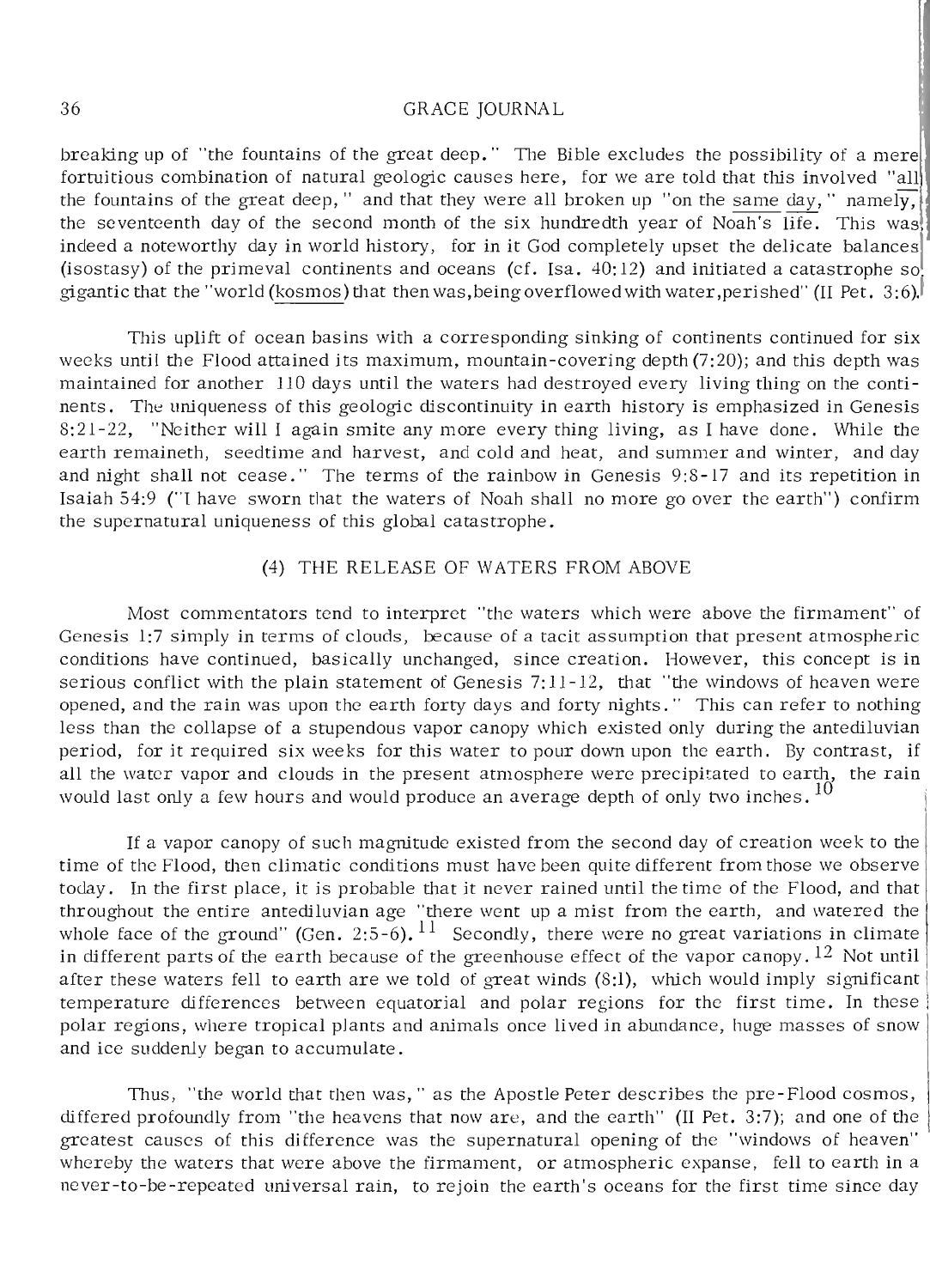#### THE SUPERNATURALISM OF THE FLOOD 37

one of creation week. Thus, miraculous intervention, rather than a mere providential concurrence of natural forces such as are available for geologic activity in the earth today, provides once more the essential key for interpreting the dynamics of the Flood and the profound geologic and meteorologic changes that it introduced.

## (5) THE FORMATION OF OUR PRESENT OCEAN BASINS

Even as the beginning of the Flood year was characterized by supernatural intervention, so also the end of the Flood was brought about by a stupendous miracle of God. Apart from this, the waters would have covered the earth forever, and life as we know it would have come to an end. Two passages of Scripture, in different Old Testament books, deal with this particular activity of God. The first, in Genesis 8:2-3, tells us that "the fountains of the great deep . . . were stopped. . . and the waters returned from off the earth continually." Since the breaking up of the fountains of the great deep involved the uplift of ocean floors, the stopping of these "fountains" must refer to a reversal of this action whereby new and much deeper ocean basins were formed to serve as vast reservoirs for the two oceans which were separated by the atmospheric expanse before the Flood. A natural result of this subsidence was that "the waters returned from off the earth continually," permitting continents to emerge from the oceans again, as they had done on the third day of creation.

A second passage that sheds important light upon the termination of the Flood is Psalm 104: 6 -9. Though it contains several figures of speech, the passage is clearly historical in its reference to the Flood. Note, for example, the statement of verse 6, "the waters stood above the mountains, " and that of verse 9, "thou has set a bound that they may not pass over; that they turn not again to cover the earth." The latter is obviously a reference to the rainbow covenant of Genesis 9, in which God assured mankind that there would never again be a universal Flood.

Now the key statement of this passage for our purposes is in the beginning of verse 8--"The mountains rose, the valleys sank down" (ASV, RSV, Berkeley, Amplified, etc.). We have already seen in Genesis 8:2 that the ocean basins were lowered at the termination of the Flood, and with this concept the phrase "the valleys sank down" is in agreement. God's hand supernaturally depressed various parts of the earth's crust, and into those places which God "founded for them" the waters "fled" and "hasted away," never again to cover the earth.

## (6) THE FORMATION OF OUR PRESENT MOUNTAIN RANGES

It is important to note that Psalm 104 adds one idea that is only implied in the book of Genesis. Not only were new and deeper ocean basins formed, but also "the mountains rose. " Now this cannot refer simply to mountain peaks appearing to rise as the waters subsided, as if the passage were given from Noah's personal viewpoint as he peered from the windows of the Ark. Otherwise, the parallel phrase, "the valleys sank down" would have no meaning, and the obvious connection with Genesis 8:3 would be broken. The verse is actually saying that God supernaturally pushed up great mountain ranges in the continental areas to balance the new depths in the ocean basins. Thus, global topography, as we see it today, was not shaped by an accumulation of infinitesimal changes through vast periods of time, as the uniformist, Lyellian